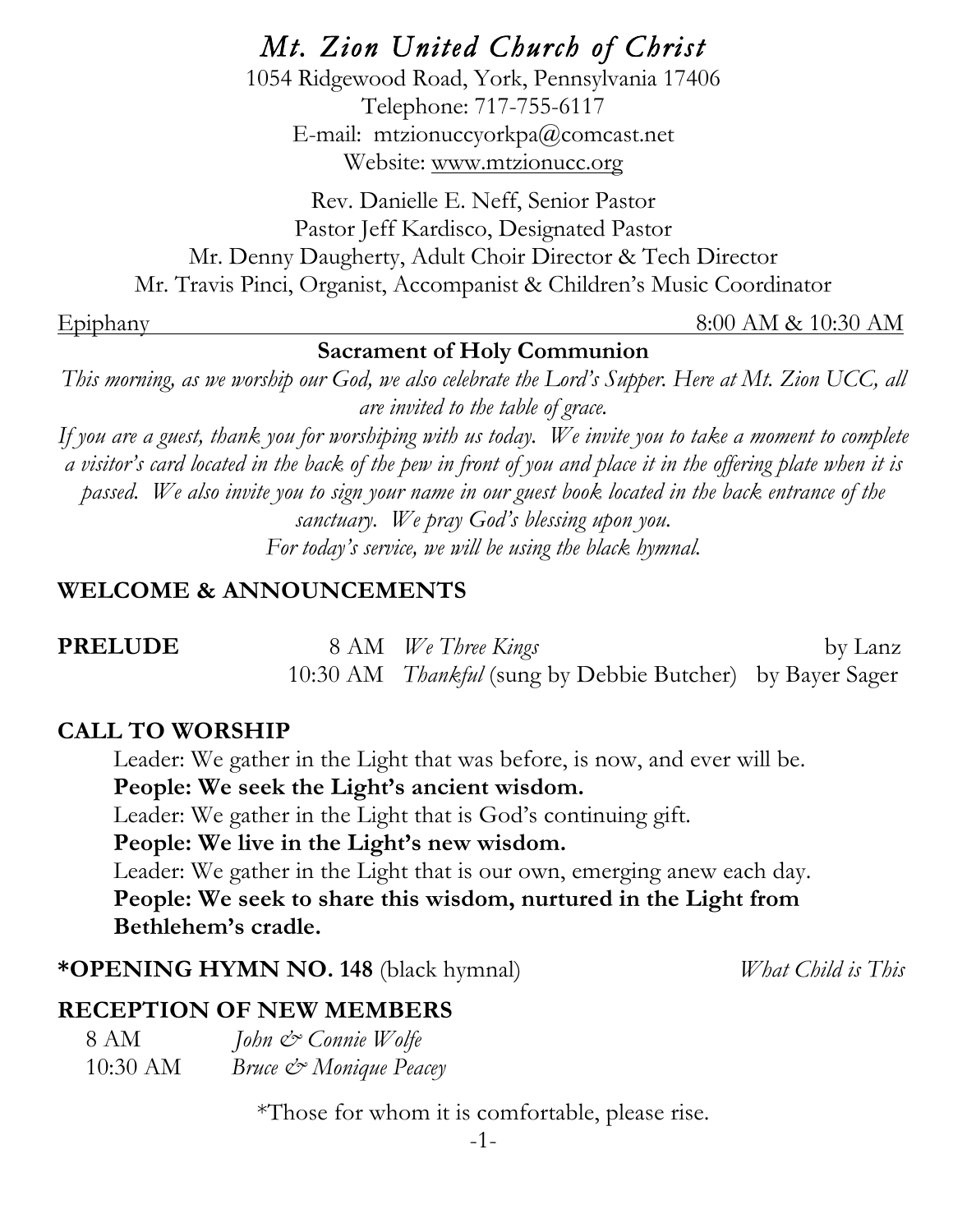#### **\*TIME OF CONFESSION**

#### CALL TO CONFESSION PRAYER OF CONFESSION

**ALL: God of Light and God of Grace, we come to you now to confess our sins. We confess to you that sometimes we feel lost in the darkness of this world. We confess that sometimes we even feel like the darkness might consume us. In spite of your promise that the darkness will never overcome the light, we give in to despair. When we live in that darkness we dim the value and worth of others. We dim the value and worth of ourselves. Forgive us God. Forgive us for taking our eyes from you and from your light. Bring our focus to you. Warm us and guide us by your light, showing us a well lit path to wholeness and forgiveness. Amen.**

ASSURANCE OF PARDON

ACT OF PRAISE (Hymn No. 162, black hymnal, verse 1)

**ALL SING: Came to earth for you and me, gave up life upon the tree; there we saw God's love revealed, through that pain were healed. Lives again in glory bright, lives again in power and might, our salvation now has come, gift of God, the Human One!**

# (10:30 AM) **CHILDREN'S MESSAGE**

**SCRIPTURE** Matthew 2:1-12 **MESSAGE** 

**HYMN NO. 159** (black hymnal) *As With Gladness Those of Old*

# **JOYS AND CONCERNS**

#### **PRAYERS OF THE PEOPLE & THE LORD'S PRAYER**

 **ALL: Our Father, who art in heaven, hallowed be thy Name. Thy kingdom come. Thy will be done, on earth as it is in heaven. Give us this day our daily bread. And forgive us our sins, as we forgive those who sin against us. And lead us not into temptation, but deliver us from evil. For thine is the kingdom, and the power, and the glory, forever. Amen.**

(10:30 AM) **WORSHIP CHOIR ANTHEM** *Song of the Wisemen* by Dengler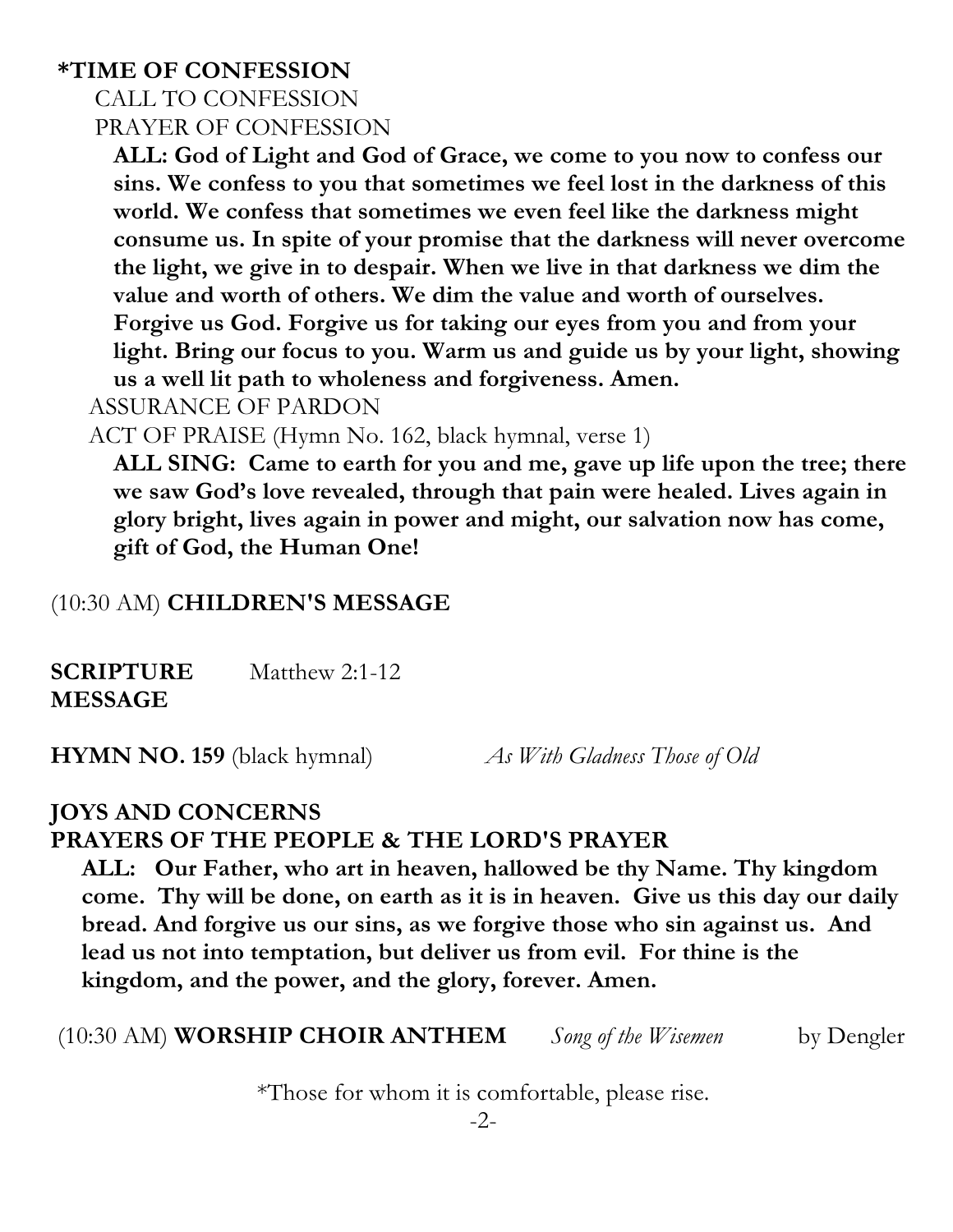# **OFFERING**

CALL TO OFFERING OFFERTORY *What Star is This* arr. Berry \*OFFERTORY RESPONSE NO. 785 (black hymnal) *We Give You But Your Own* **ALL SING: We give you but your own, what e'er the gift may be; all that we have is yours alone, we give it gratefully.** \*PRAYER OF DEDICATION

# **HOLY COMMUNION**

INVITATION

- L: God's banquet is coming. The time we await when all will gather from North, East, West, and South.
- **P: A banquet where the rich and powerful sit with the weak and povertystricken. A table where young and old will learn from each other. A time when all will sit together in peace and mutual respect.**
- L: Here at this table we get a foretaste of God's banquet. This is indeed God's table, and so all who wish to know Christ better are welcome to eat and drink from it.
- **P: In company with all who hunger for spiritual food, we come to this table to know the risen Christ in the sharing of life-giving bread.**

GREAT THANKSGIVING

- L: God be with you.
- **P: And also with you.**
- L: Lift up your hearts.
- **P: We lift them to God.**

L: Let us give thanks to God Most High.

# **P: It is right to give God thanks and praise.**

L: Holy God, our loving Creator, close to us as breathing and distant as the farthest star, we thank you for your constant love for all you have made. We thank you for all that sustains life, for all people of faith in every generation who have given themselves to your will, and especially for Jesus Christ, whom you have sent from your own being as our Savior. We praise you for Christ's birth, life, death, and resurrection, and for the calling forth of your church for its mission in the world. Gifted by the presence of your Holy Spirit, we offer ourselves to you as we unite our voices with the entire family of your faithful people everywhere: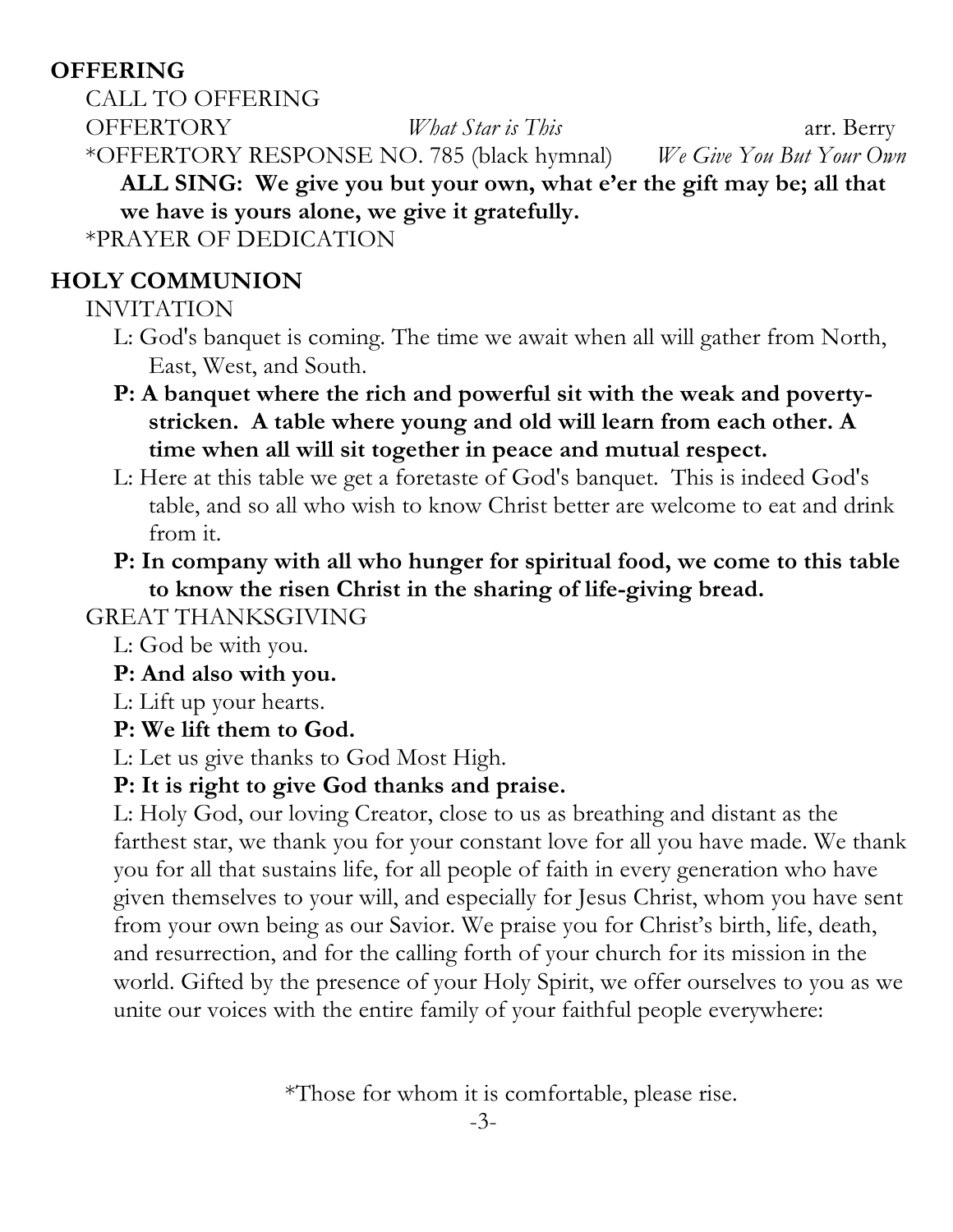**P: Holy, holy, holy God of love and majesty, the whole universe speaks of your glory, O God Most High. Blessed is the one who come in the name of our God!**

THE STORY REMEMBERED PRAYER OF CONSECRATION

#### BREAKING OF THE BREAD AND POURING OF THE WINE SHARING OF THE ELEMENTS \*PRAYER OF THANKSGIVING

**ALL: We give thanks, almighty God, that you have refreshed us at your table by granting us the presence of Jesus Christ. Strengthen our faith, increase our love for one another, and send us forth into the world in courage and peace, rejoicing in the power of the Holy Spirit; through Jesus Christ our Savior. Amen.**

**\*CLOSING HYMN NO. 164** (black hymnal) *Arise, Your Light is Come*

**\*BENEDICTION**

**\*POSTLUDE** *Angels We Have Heard on High* Traditional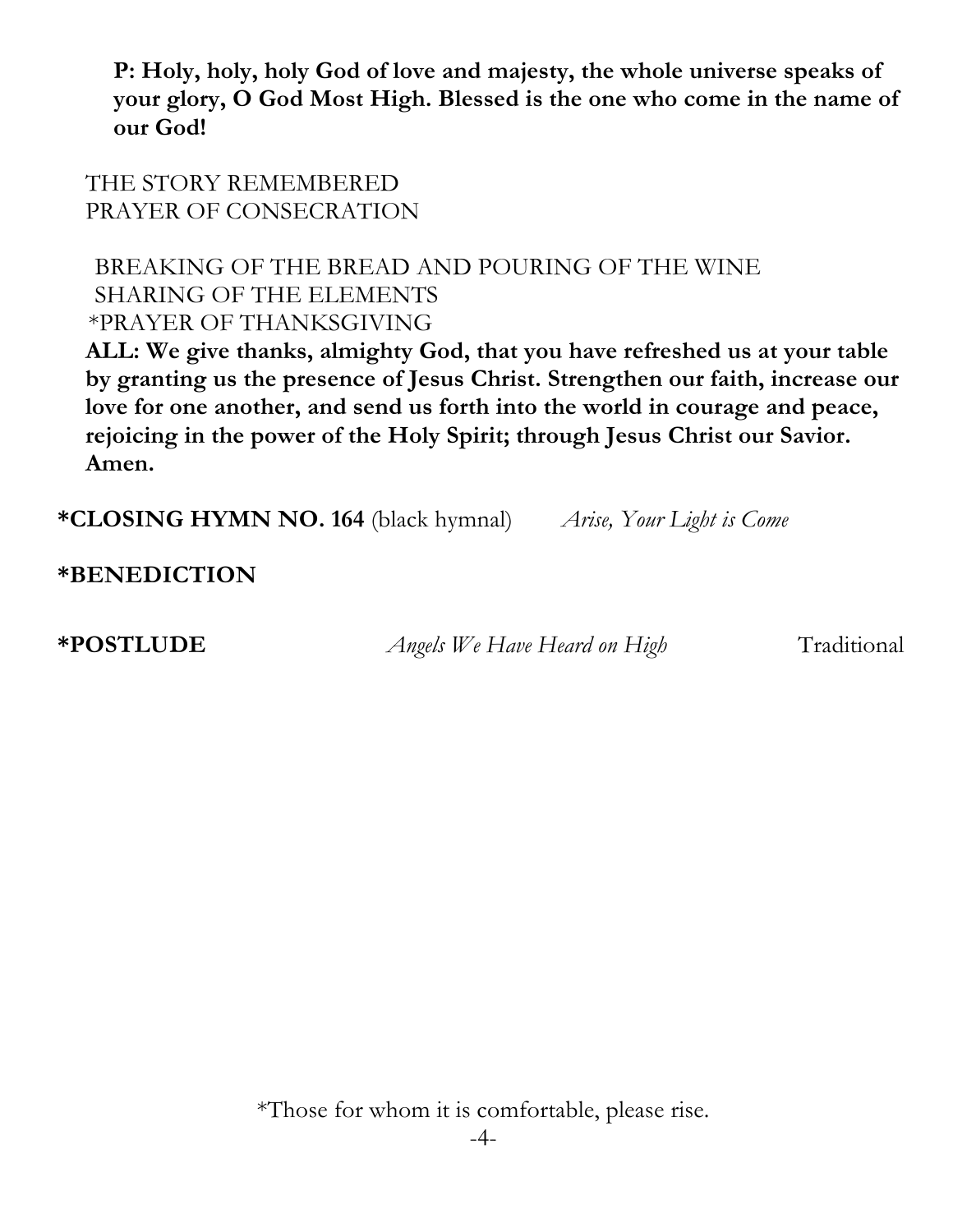We welcome infants and children in our worship! For your comfort, we also have a children's corner in the back of the sanctuary where your child can relax and play and you can still participate in the worship experience. We also have nursery care downstairs during our 10:30 AM worship service. Please see a member of the welcoming team for assistance!

We offer a hearing assistance system called *Listen Technologies*. If you would like to use a receiver, please check with the volunteers at the sound booth at the rear of the sanctuary.

One vase of altar flowers is presented in memory of Leon Hartman's birthday with love from Carol Hartman.

One vase of altar flowers is presented in honor of our New Members by Mary Jane Snyder.

Thank you to our Worship Choir for performing during the 10:30 AM service today.

8 AM Sound Tech: Ivy Leach

8 AM Video Tech: Jack Herlocker

8 AM Welcome Team & Communion Servers: Jerry & Becky Hester, Tim Snyder, & Tama Allison

8 AM Worship Tech: Jim Shiffer

10:30 AM Acolyte: Weston Wagaman

10:30 AM Camera Tech: Mason DeMers

10:30 AM Sound Tech: John Schriver

10:30 AM Video Tech: Emily Merritt

10:30 AM Welcome Team & Communion Servers: Steph, Cora, & Carter Beyer, Robin & Emily Schriver

10:30 AM Nursery & WOW Kids: Coordinated by Kathy Sweeney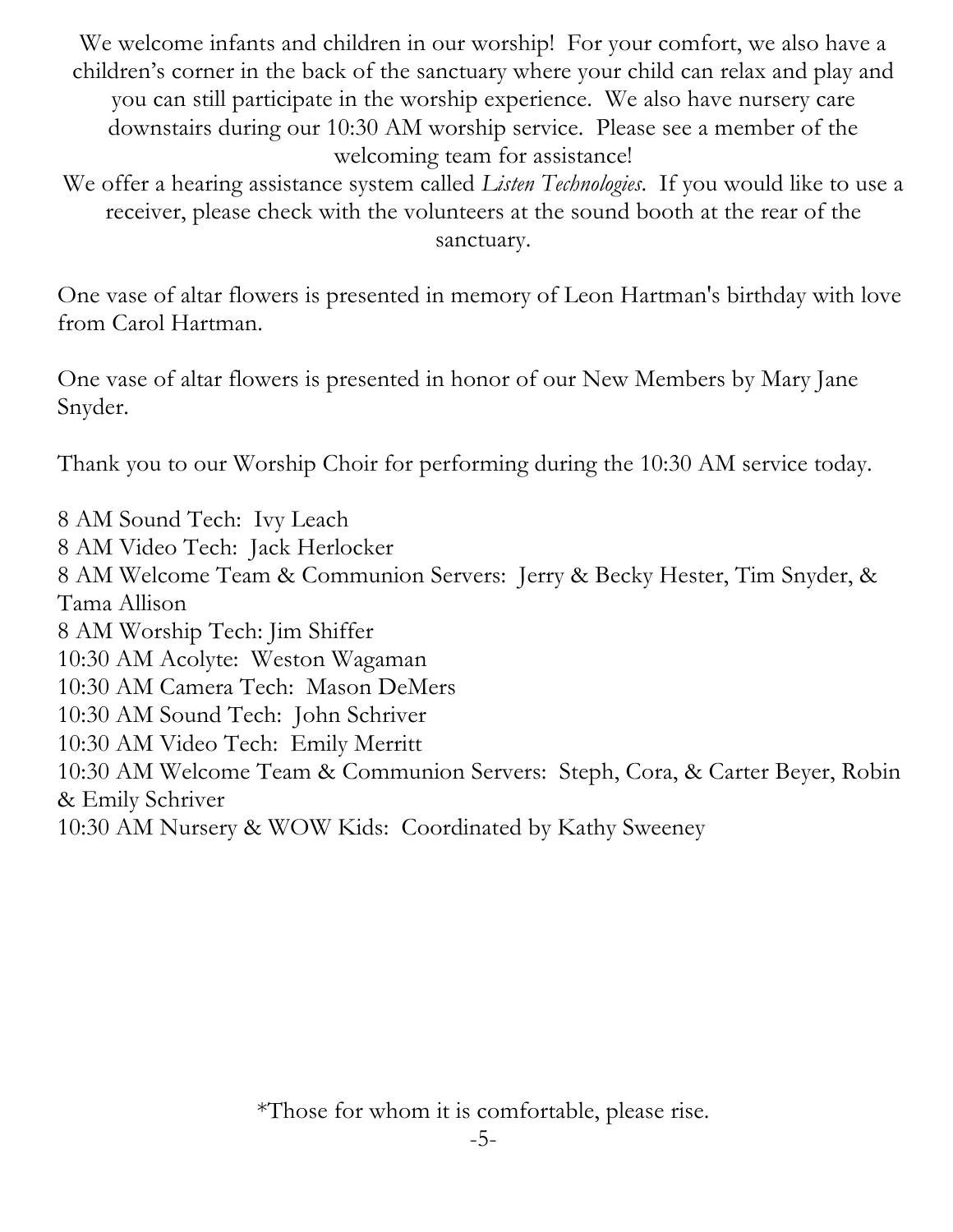

ift is a graduate of Morehouse College, whose work amber pieces and choral collections such as "Three ituals."

Donald Swift, 1983

insurance company, wrote a number of fine hymns. This one is

England in 1580 and is mentioned in one of Shakespeare's plays.

always sung to the tune Greensleeves, which first appeared in

Tune: GREENSLEEVES 8.7.8.7.6.8.6.7. with refrain English traditional melody, 16th century

148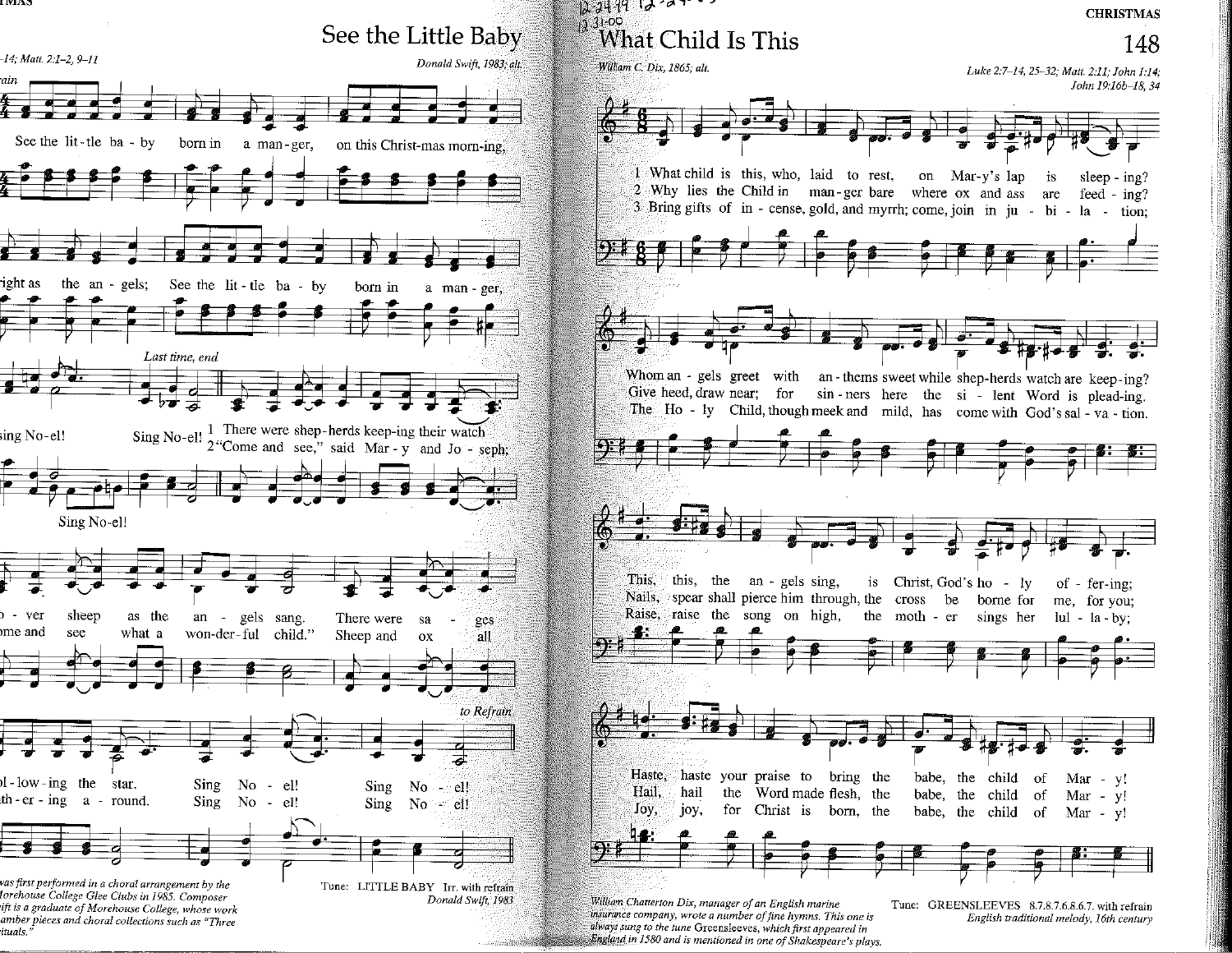

orales."



also a gifted hymnwriter. Among his many fine contributions is "What Child Is This."

Harm. J. S. Bach, c. 1731